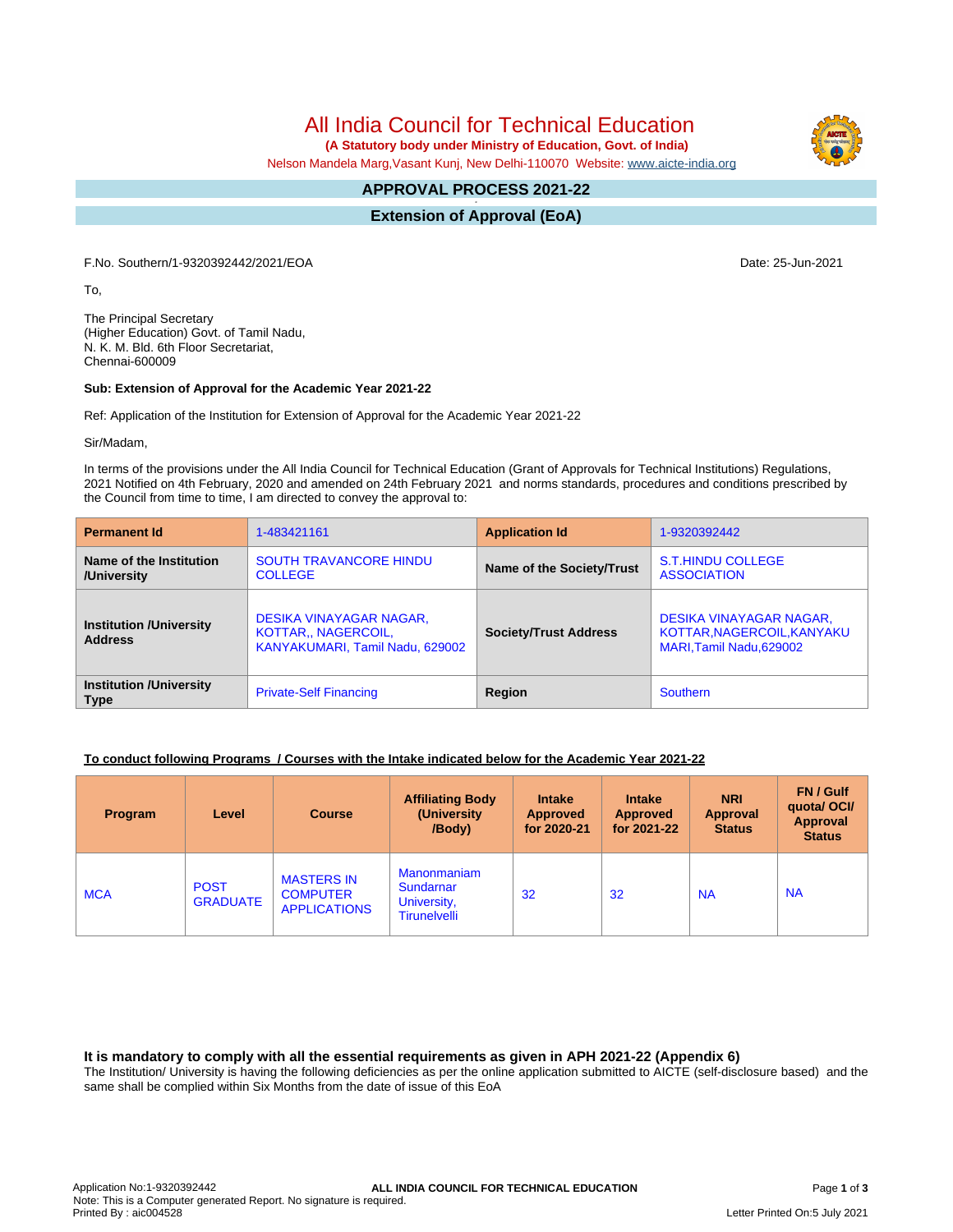### **Deficiencies\* Noted (based on Self Disclosure)**

## Volumes.

MultiMediaPC.

Institution-Industry Cell.

Atleast 5 MoUs with industries.

**\***Please refer Deficiency Report for details

# **Important Instructions**

- 1. The State Government/ UT/ Directorate of Technical Education/ Directorate of Medical Education shall ensure that 10% of reservation for Economically Weaker Section (EWS) as per the reservation policy for admission, operational from the Academic year 2019-20 is implemented without affecting the reservation percentages of SC/ ST/ OBC/ General. However, this would not be applicable in the case of Minority Institutions referred to the Clause (1) of Article 30 of Constitution of India. Such Institution shall be permitted to increase in annual permitted strength over a maximum period of two years.
- 2. The Institution offering courses earlier in the Regular Shift, First Shift, Second Shift/Part Time now amalgamated as total intake shall have to fulfil all facilities such as Infrastructure, Faculty and other requirements as per the norms specified in the Approval Process Handbook 2021-22 for the Total Approved Intake. Further, the Institutions Deemed to be Universities/ Institutions having Accreditation/ Autonomy status shall have to maintain the Faculty: Student ratio as specified in the Approval Process Handbook.
- 3. Strict compliance of Anti-Ragging Regulation, Establishment of Committee for SC/ ST, Establishment of Internal Complaint Committee (ICC), Establishment of Online Grievance Redressal Mechanism, Barrier Free Built Environment for disabled and elderly persons, Fire and Safety Certificate should be maintained as per the provisions made in Approval Process Handbook and AICTE Regulation notified from time to time.
- 4. In case of any differences in content in this Computer generated Extension of Approval Letter, the content/information as approved by the Executive Council / General Council as available on the record of AICTE shall be final and binding.

**Prof.Rajive Kumar Member Secretary, AICTE**

Copy \*\* to:

**1. The Director of Technical Education\*\*, Tamil Nadu**

#### **2**. **The Registrar\*\*,**

Manonmaniam Sundarnar University, Tirunelvelli

- **3. The Principal / Director,** SOUTH TRAVANCORE HINDU COLLEGE Desika Vinayagar Nagar, Kottar,, Nagercoil,Kanyakumari, Tamil Nadu,629002
- **4. The Secretary / Chairman,** DESIKA VINAYAGAR NAGAR, KOTTAR NAGERCOIL,KANYAKUMARI Tamil Nadu,629002
- **5. The Regional Officer,** All India Council for Technical Education Shastri Bhawan 26, Haddows Road Chennai - 600 006, Tamil Nadu